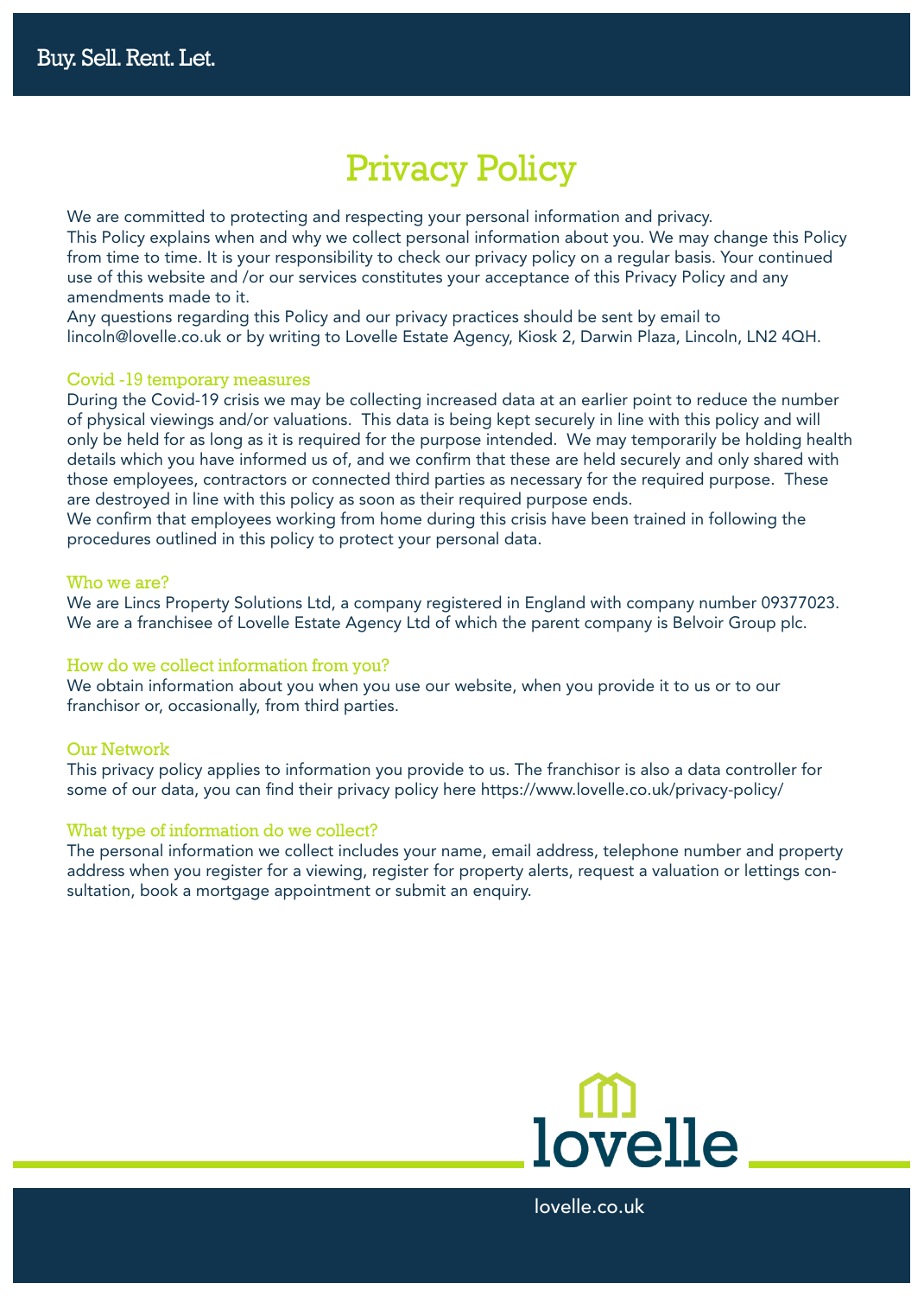We may also obtain: -

• details included on any enquiry form you submit in relation to property insurance, life, critical illness or income protection, solicitors or mortgages.

- cookie data which relates to your use of our website as to which see our separate cookie policy.
- data sent from your browser to our server which may include:
- o the time, date and duration of your visit to our website.
- o the site from which you have come (the referral URL).
- o the pages visited on our website.

If you make a payment to us your payment details may be collected by our third-party payment processors, who specialise in the secure online capture and processing of such transactions and with whom we have a processing agreement requiring compliance with this Privacy Policy.

We may also collect information from you in connection with a service or product provided to you by us, third parties with whom we have entered into agreements to provide such services or products or which we are required to collect by law, for instance for money laundering checks, including personal information such as:

• your marital status, date of birth, nationality and tax status when you enter into a residential sales or lettings agreement with us.

financial or other identifiers including your bank account details, tax URN number and income/ expenditure details where we manage a financial transaction for you, take payments or make payments to you.

• details of your existing or proposed mortgage arrangements, and confirmation of how long you have owned the property.

• proof that you have sufficient funds to pay any deposit and/or the purchase price required for a property transaction.

evidence of the source of funds you will be using to buy a property, including, for example, a copy of your bank statement or an agreement in principle from your mortgage provider.

- evidence that you have the right to let a property where you are a landlord.
- details of any mortgage, insurance or other contract relating to a property you wish to let.
- details relating to your property including photographs, floor plans, energy performance

certificate ratings/home reports, property description, survey results and inventories when you engage us to market a property for you either for sale or rental.

• your move in and move out dates, utilities information, deposit paid, and debts owed in relation to a property and reference information.

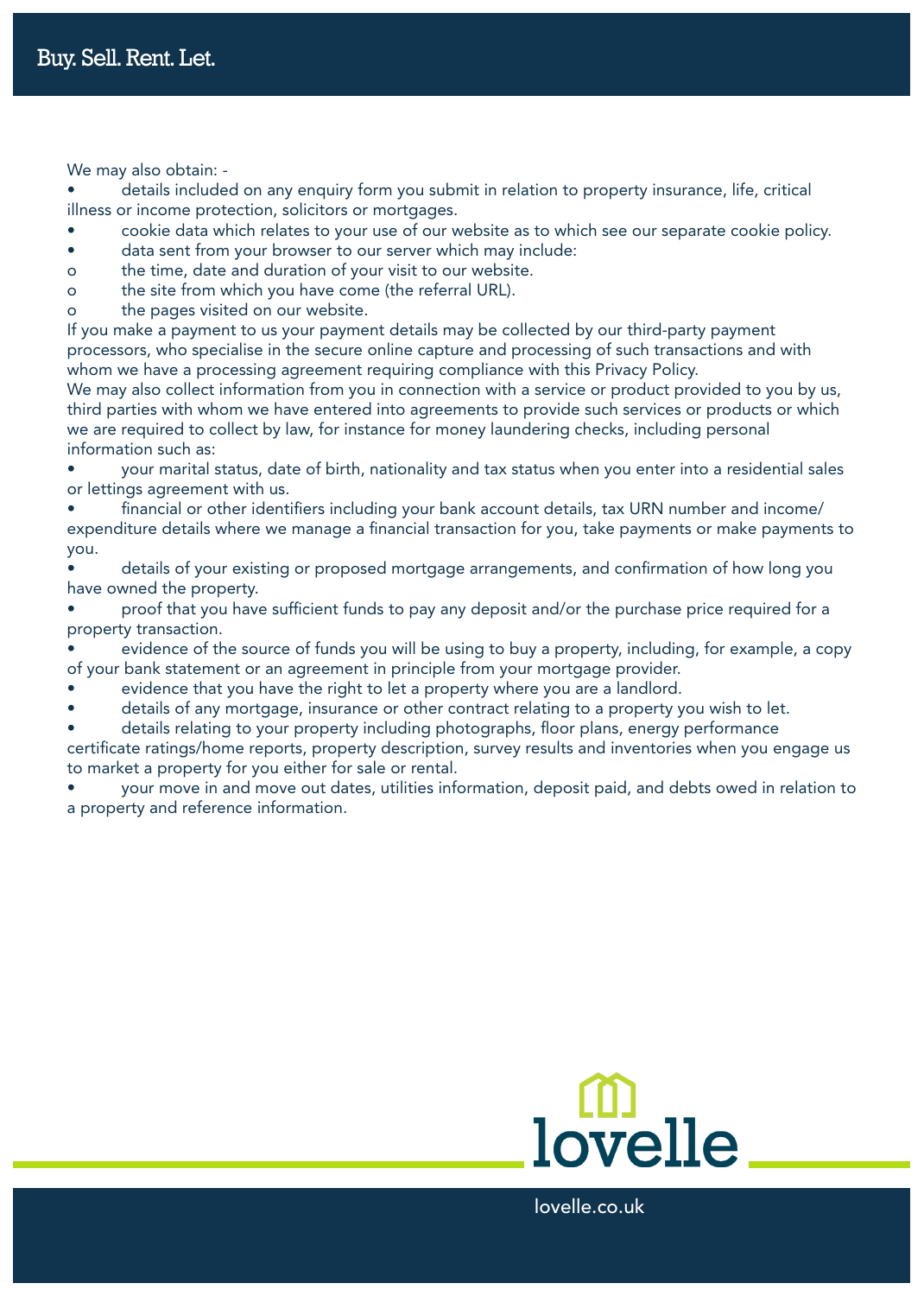## How is your information used?

We, may use your information:

• to carry out your, our obligations arising from any contracts entered into by you, or us or which it is contemplated will be entered into.

- to seek your comments on the services we have provided.
- to notify you of changes to our services.
- to send you communications which you have requested or that may be of interest to you.
- to process a job application.
- for administrative and business purposes.
- for advertising and analytical purposes.
- in connection with our legal rights and obligations.
- for certain additional purposes but only with your consent: -

We review our retention periods for personal information on a regular basis. We will hold your personal information on our systems only for so long as is necessary for the relevant activity, or as long as is set out in any relevant contract with you.

# Who has access to your information?

We will not sell or provide your information to third parties other than to information processors with whom we have entered contracts which require the information processors to comply in all respects with the requirements of this Privacy Policy and all legal requirements relating to information privacy. We share data to the following types of company for the following purposes. Providers of tenant referencing for referencing Providers of financial advice, insurance and protection products Providers of conveyancing for conveyancing purposes Software platforms to facilitate email marketing Property CRMs in order to manage your data Website hosting companies for website hosting Property specialist advisors for specialist advice Property auction companies for auctioneering services Block Management service providers for block management services Telephone answering service and online chat providers Internal client CRM for client management services Lead management services to help us to generate leads Accountancy software in order to fulfil our contracts for accounting services Call recording providers for call recordings Surveyors for surveying purposes Other Belvoir Group franchisees if you have requested it Debt recovery firms for debt recovery Information that other parties to the contracts and or their legal representatives require, for example on tenancy agreements and sales agreements Utility companies for the transfer of utilities on a property

Contractors for necessary maintenance and safety certificates

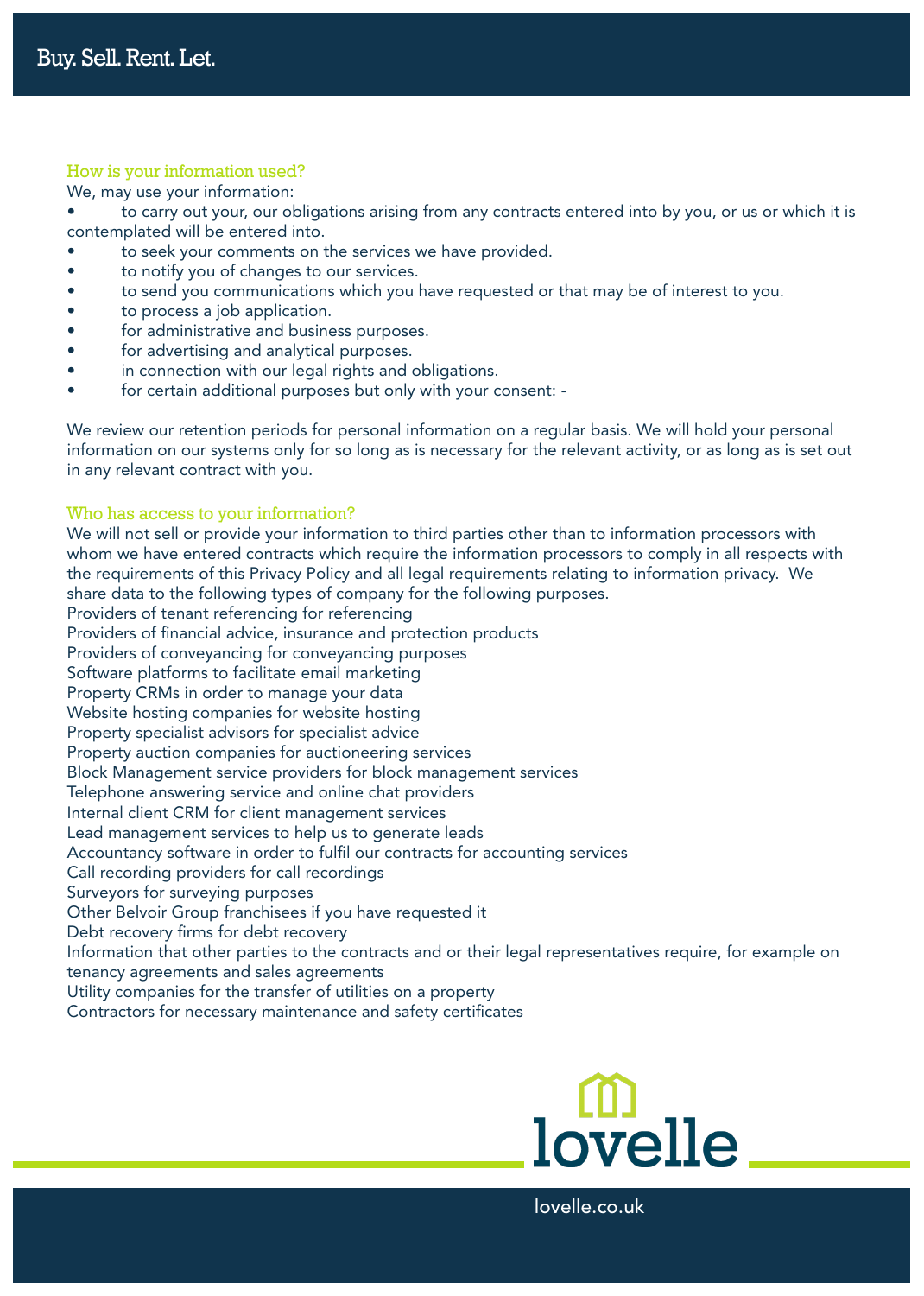# Your rights

You have the right to:

- access your personal information and to be informed about its use by us and/or our franchisees.
- correct your personal information.
- have your personal information deleted.
- restrict the use of your personal information.
- object to the use of your personal information.
- complain to the Information Commissioner's Office.
- withdraw your consent to the use of your personal information.
- ask for the personal information to be transferred

# Security Measures

We will ensure that your personal information is held securely.

Some of your "non-sensitive" details (such as your email address) may be transmitted over the internet and this can never be guaranteed to be 100% secure.

# Accessing your information

The accuracy of your information is important. If the personal information you have provided to us changes, if you change email address, or any of the other information we hold, please email us at lincoln@ lovelle.co.uk or by writing to Lincs Property Solutions Ltd. Lovelle Estate Agency, Kiosk 2, Darwin Plaza, Lincoln, LN2 4QA.

# 'Cookies'

Our and our franchisors' websites use cookies. 'Cookies' are small pieces of information sent by an organisation to your computer and stored on your hard drive to allow that website to recognise you when you visit. Cookies collect statistical information about your browsing actions and patterns and do not identify you as an individual. We use cookies to improve our website and provide you with a better, more personal service. You may switch off cookies. Please refer to our separate Cookies Policy.

## Other websites

Our and our franchisors' websites may contain links to other websites which we do not own but this privacy policy only applies to our website. We cannot be responsible for the privacy policies and practices of other sites whether you access them using links from our or our franchisees' websites.

## Transferring your information outside of the UK

The information which you provide to us may be transferred to countries outside the United Kingdom ("UK") if any of our servers or our processors' servers are located outside the UK. Countries outside the UK and countries within the European Free Trade Area (EFTA") may not have equivalent information protection laws to those within the UK. By submitting your personal information, you are agreeing to this transfer, storing or processing. If we transfer your information outside of the UK or EFTA in this way, we will take steps to ensure that appropriate security measures are taken with the aim of ensuring that your privacy rights continue to be protected as outlined in this Policy.